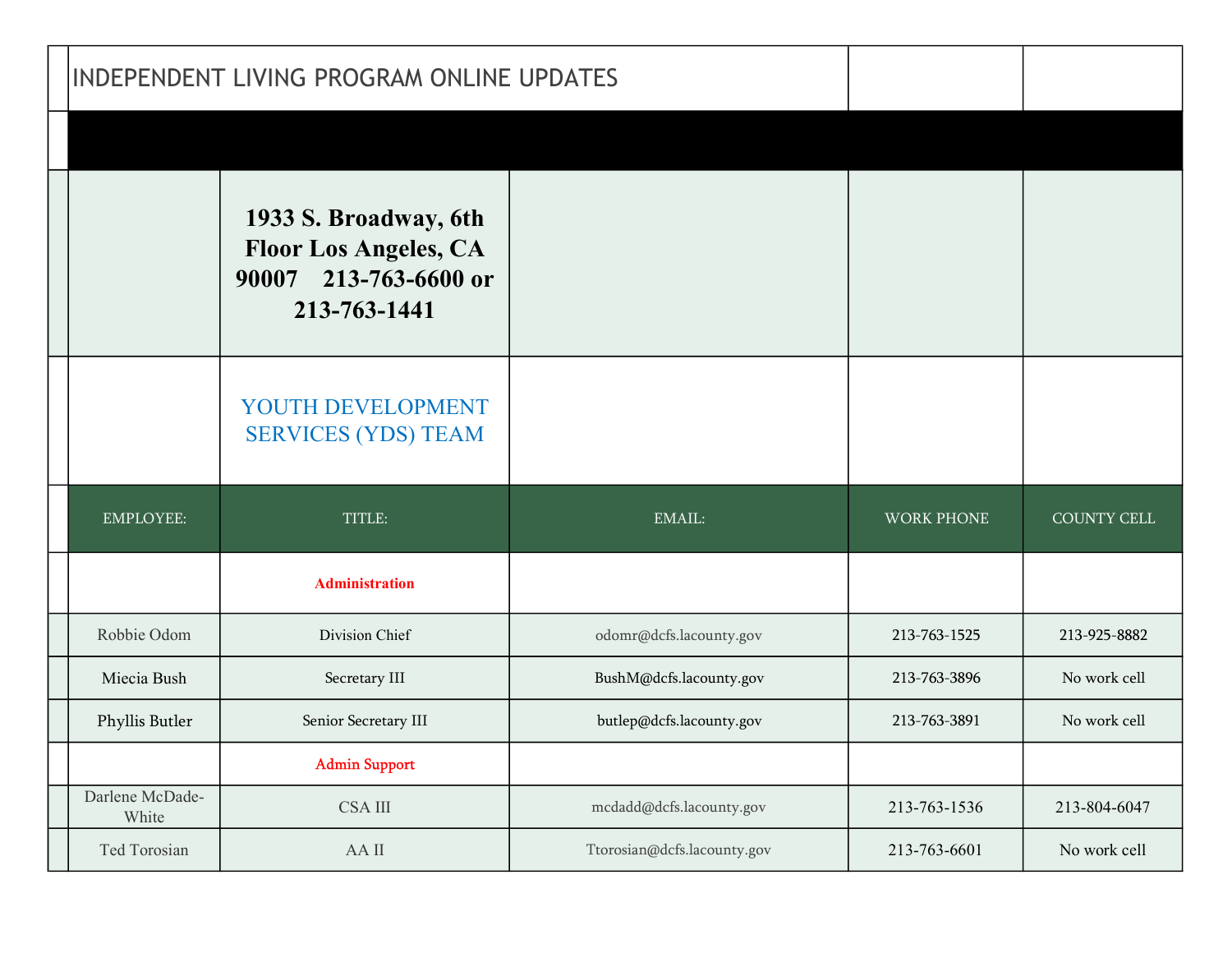| Lynn Durham       | Staff Assistant I                                                | Durhal@dcfs.lacounty.gov         | 213-763-3895 | No work cell |
|-------------------|------------------------------------------------------------------|----------------------------------|--------------|--------------|
| Felix Martinez    | Senior Clerk                                                     | MartiF2@dcfs.lacounty.gov        | 213-763-3894 | No work cell |
| Latasha Edwards   | <b>ITC</b>                                                       | EdwarL2@dcfs.lacounty.gov        | 213-763-6600 | No work cell |
| Vanessa Chong     | <b>ITC</b>                                                       | chongv@dcfs.lacounty.gov         | 213-763-3892 | No work cell |
|                   | Special Projects Section AND Volunteer & Interns Program Section |                                  |              |              |
| Jenny Serrano     | <b>CSA III</b>                                                   | serraj@dcfs.lacounty.gov         | 213-763-6601 | 213-604-5675 |
| Stacie Ottley/DSW | CSA I                                                            | ILP.Jobs@dcfs.lacounty.gov       | 213-763-3870 | 213-905-2379 |
| Christine Chang   | CSA I                                                            | changeg@defs.lacounty.gov        | 213-763-3877 | 323-942-1749 |
| JacQueline Bowen  | CSA I                                                            | ILP.Jobs@dcfs.lacounty.gov       | 213-763-3878 | 213-604-5384 |
|                   | <b>Administration</b><br><b>Support/Contracts/Scholarship</b>    |                                  |              |              |
| Kimberly Davis    | <b>CSAII</b>                                                     | daviskd@dcfs.lacounty.gov        | 213-763-3882 | 213-407-4389 |
|                   | <b>Administration Support / Budget</b><br><b>Liaison / MOU</b>   |                                  |              |              |
| Greg Breuer       | <b>CSA II</b>                                                    | ILP.MetroNorth@dcfs.lacounty.gov | 213-763-3889 | No work cell |
|                   | <b>INDEPENDENT LIVING PROGRAM</b>                                |                                  |              |              |
| Timika Mason      | <b>ILP</b> Manager                                               | ILP.MetroNorth@dcfs.lacounty.gov | 213-763-1531 | 213-808-7878 |
| Maria Gallegos    | Secretary III                                                    | GalleM@dcfs.lacounty.gov         | 213-763-3893 | No work cell |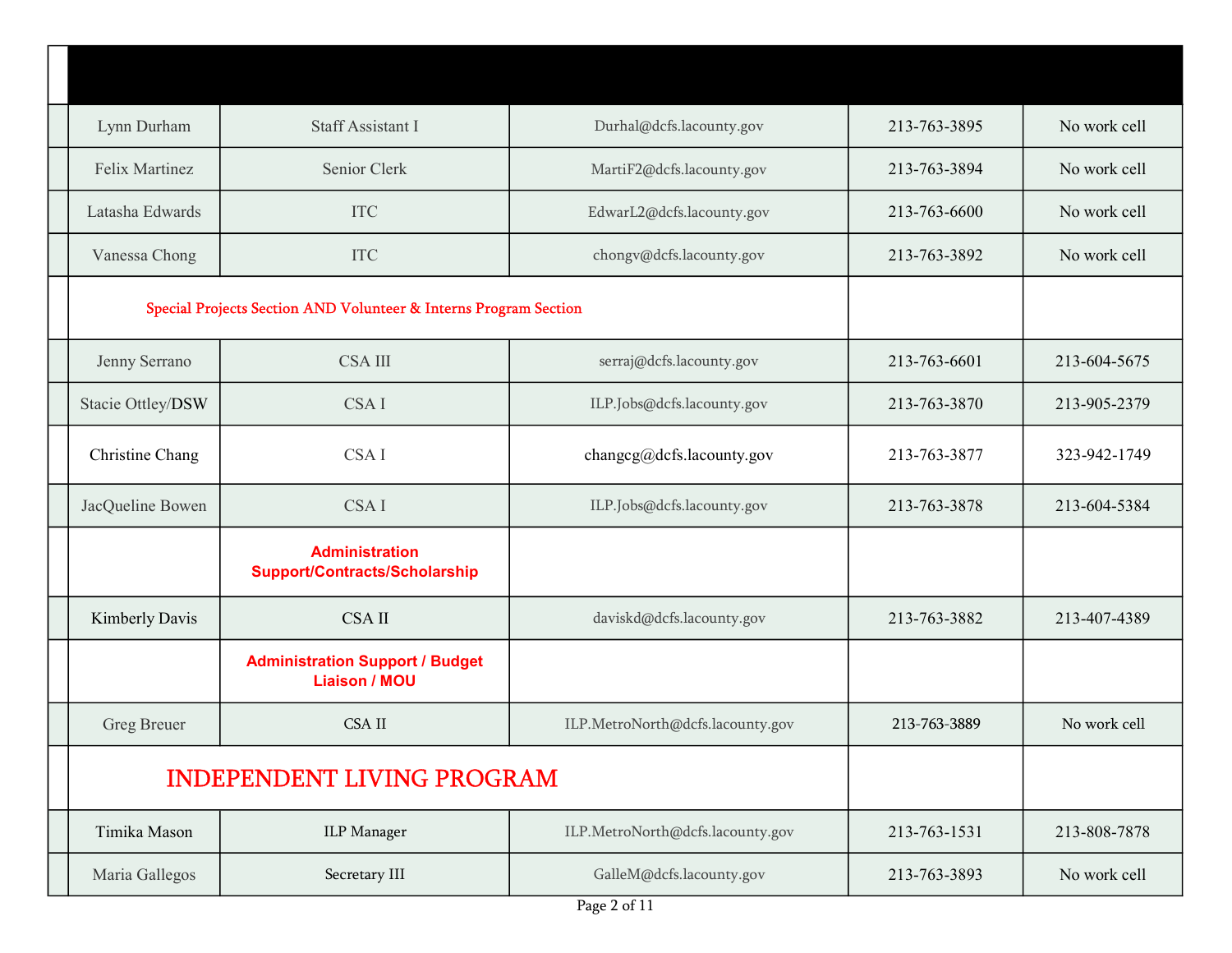| Cherryl Capalla  | <b>ITC</b>                        | ILP.MetroNorth@dcfs.lacounty.gov | 213-763-3867 | No work cell |
|------------------|-----------------------------------|----------------------------------|--------------|--------------|
| Vielka Bush      | <b>CSA II</b>                     | bushvi@dcfs.lacounty.gov         | 213-763-3873 | 323-329-5331 |
| Jill Franklin    | <b>CSA II</b>                     | frankj@dcfs.lacounty.gov         | 213-763-3881 | 213-760-5509 |
| Michael Darajorn | <b>CSA II</b>                     | darajm@dcfs.lacounty.gov         | 213-763-3866 | 213-410-8160 |
| Nilaja Bush      | SCSW/ILP Transition Coordinator   | ILP.MetroNorth@dcfs.lacounty.gov | 213-763-3869 | 323-427-3278 |
| Lloyd Butler     | Community Health Worker           | BUTLEL@dcfs.lacounty.gov         | 213-763-3872 | 213-800-4039 |
|                  | <b>ILP STAFF Hawthorne</b>        |                                  |              |              |
| James Pounds     | SCSW/ILP Coordinator              | ILP.Hawthorne@dcfs.lacounty.gov  | 310-263-2088 | 323-641-2661 |
| Sheirella Gross  | <b>CSW</b>                        | SJackson-Gross@dcfs.lacounty.gov | 323-290-8553 | 213-608-6487 |
|                  | <b>ILP STAFF WATERIDGE</b>        |                                  |              |              |
| Misti Ward       | SCSW/ILP Coordinator              | ILP. Wateridge@dcfs.lacounty.gov | 323-290-8680 | 213-514-1759 |
| Sheirella Gross  | CSW/ILP Coordinator               | SJackson-Gross@dcfs.lacounty.gov | 323-290-8554 | 213-608-6487 |
|                  | <b>COMPTON OFFICE CARSON SITE</b> |                                  |              |              |
| Cerelia Bragg    | SCSW/ILP Coordinator              | ILP.Compton@dcfs.lacounty.gov    | 310-233-1444 | 213-276-4698 |
| Tawan Hall       | <b>SCSW</b>                       | ILP.Compton@dcfs.lacounty.gov    | 310-233-1038 | 213-604-4210 |
| Hope Buhl        | <b>SCSW</b>                       | ILP.Compton@dcfs.lacounty.gov    | 310-233-1134 | 213-800-4048 |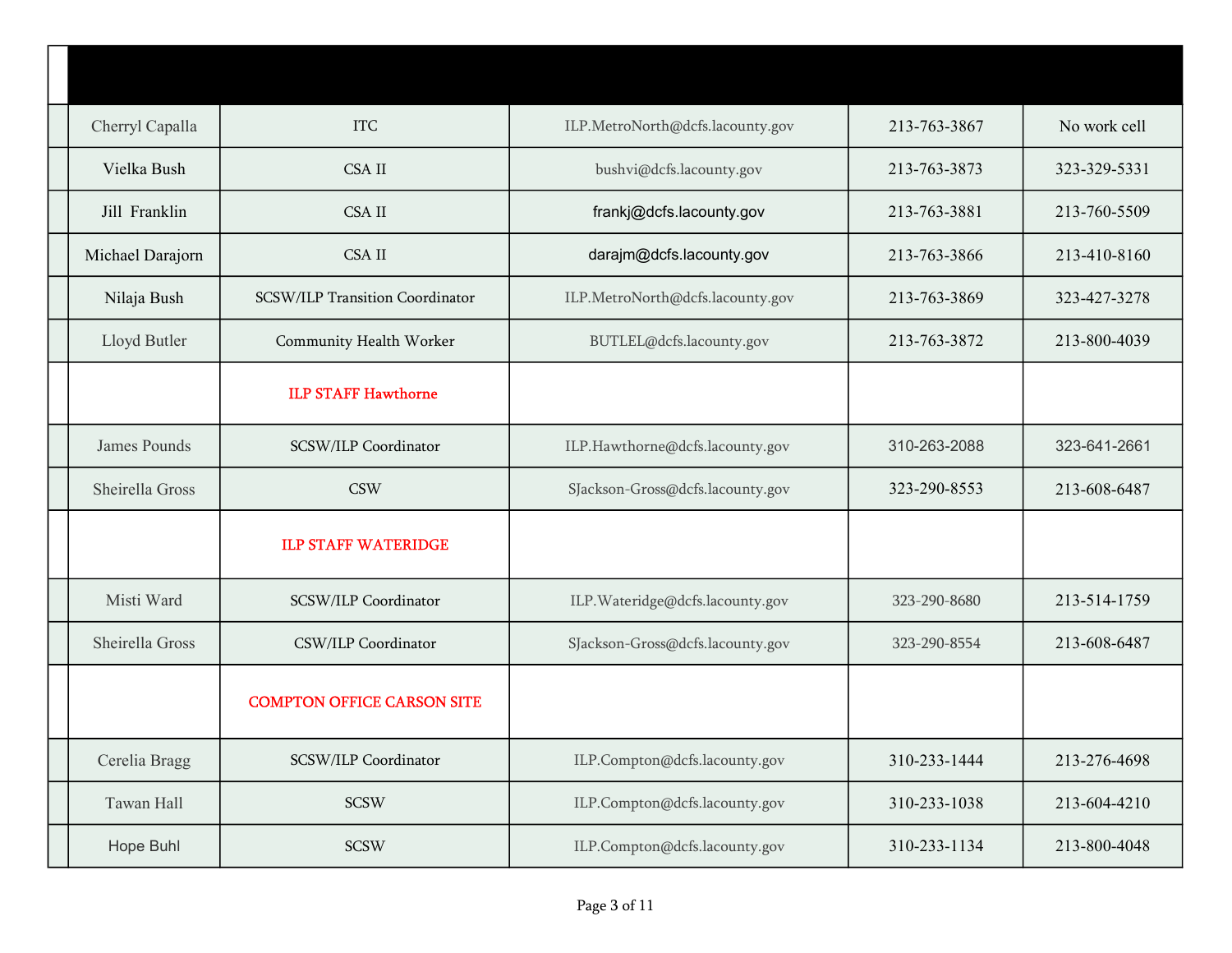|                       | <b>ILP STAFF VERMONT CORRIDOR</b>             |                                      |              |              |
|-----------------------|-----------------------------------------------|--------------------------------------|--------------|--------------|
| <b>Ebony Owens</b>    | SCSW/ILP Coordinator                          | ILP.Vermont@dcfs.lacounty.gov        | 323-965-7002 | 310-571-7215 |
| Sequilla Lee          | <b>CSW</b>                                    | ILP.Vermont@dcfs.lacounty.gov        | 323-965-7004 | 213-435-6317 |
| Isreal Lee            | CW                                            | ILP.Vermont@dcfs.lacounty.gov        | 323-965-7003 | 213-800-4041 |
|                       | <b>ILP STAFF METRO NORTH</b>                  |                                      |              |              |
| Shantae McKinney      | SCSW/ILP Coordinator                          | ILP.MetroNorth@dcfs.lacounty.gov     | 213-763-3178 | 661-233-7169 |
| <b>Anthony Thomas</b> | CW                                            | ILP.MetroNorth@dcfs.lacounty.gov     | 213-763-1777 | 213-800-4044 |
|                       | <b>ILP Staff WLA/EDELMAN CHILDREN'S COURT</b> |                                      |              |              |
| Nilaja Bush           | SCSW/ILP Coordinator                          | ILP.WestLA@dcfs.lacounty.gov         | 213-763-3869 | 323-427-3278 |
|                       | <b>ILP STAFF PASADENA</b>                     |                                      |              |              |
| Alaynnase (SY) Yi     | <b>CSW</b>                                    | ILP.Pasadena@dcfs.lacounty.gov       | 626-229-3731 | 213-507-2127 |
|                       | <b>ILP STAFF BELVEDERE</b>                    |                                      |              |              |
| Olga Flores           | SCSW/ILP Coordinator                          | ILP.Belvedere@dcfs.lacounty.gov      | 323-725-4653 | 213-905-2093 |
| Kenneth Brown         | <b>Community Worker</b>                       | ILP.Belvedere@dcfs.lacounty.gov      | 323-725-4684 | 213-800-4043 |
|                       | <b>ILP STAFF SANTA FE SPRINGS</b>             |                                      |              |              |
| Jaime Machuca         | SCSW/ILP Coordinator                          | ILP.SantaFeSprings@dcfs.lacounty.gov | 562-903-5303 | 213-248-5252 |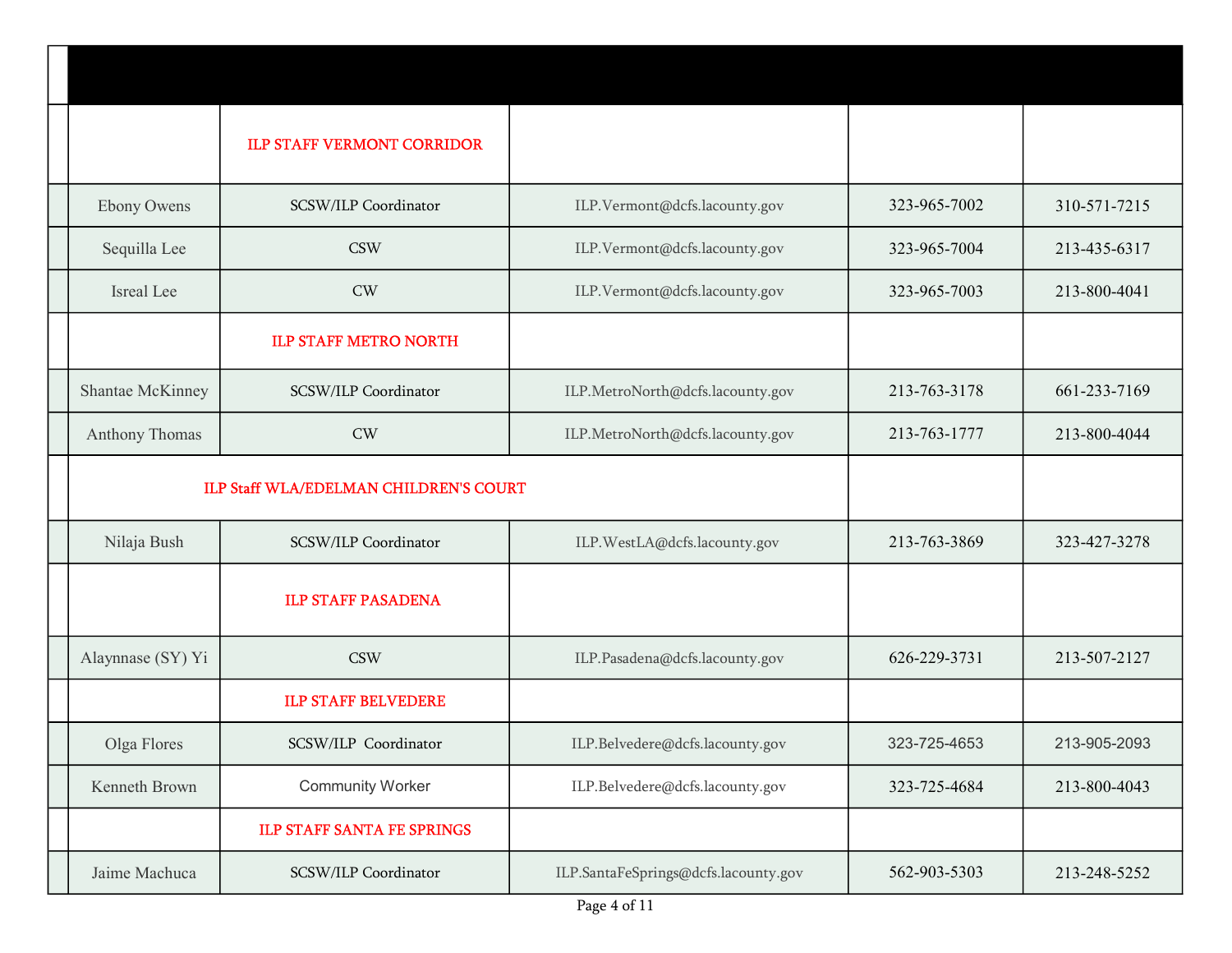| Adrianna Bermudez | CW                              | ILP.SantaFeSprings@dcfs.lacounty.gov | 562-903-5340 | 213-800-4049 |
|-------------------|---------------------------------|--------------------------------------|--------------|--------------|
|                   | <b>ILP STAFF SOUTH COUNTY</b>   |                                      |              |              |
| Anyika Sholes     | SCSW/ILP Coordinator            | ILP.Southcounty@dcfs.lacounty.gov    | 562-497-3755 | 213-435-7414 |
| Blanca Waldo      | SCSW/ILP Coordinator            | ILP.Southcounty@dcfs.lacounty.gov    | 626-691-1889 | 626-691-1889 |
| LaVonda Jones     | CW                              | ILP.Southcounty@dcfs.lacounty.gov    | 562-497-3756 | 213-800-4047 |
|                   | <b>ILP STAFF TORRANCE</b>       |                                      |              |              |
| Tiffany Griffin   | SCSW/ILP Coordinator            | ILP.Torrance@dcfs.lacounty.gov       | 310-972-3205 | 323-200-1754 |
| Toi Murray CSW    | <b>CSW</b>                      | ILP.Torrance@dcfs.lacounty.gov       | 310-972-3503 | No work cell |
| LaWanda Braswell  | CW                              | ILP.Torrance@dcfs.lacounty.gov       | 310-972-3503 | 213-442-0811 |
|                   | <b>ILP Van Nuys Staff</b>       |                                      |              |              |
| Theresa Davis     | SCSW/ILP Transition Coordinator | ILP.VanNuys@dcfs.lacounty.gov        | 818-904-8355 | 213-703-9116 |
| Juliana Okwesa    | CW                              | ILP.VanNuys@dcfs.lacounty.gov        | 818-904-8381 | 213-800-4040 |
|                   | <b>ILP Chatsworth Staff</b>     |                                      |              |              |
| Joycelyn Bennett  | SCSW/ILP Transition Coordinator | ILP.Chatsworth@dcfs.lacounty.gov     | 323-965-5101 | 323-947-5289 |
| Qiana Johnson     | <b>CSW</b>                      | ILP.Chatsworth@dcfs.lacounty.gov     | 818-717-4217 | 213-663-6588 |
|                   | <b>ILP Staff Glendora</b>       | Page 5 of 11                         |              |              |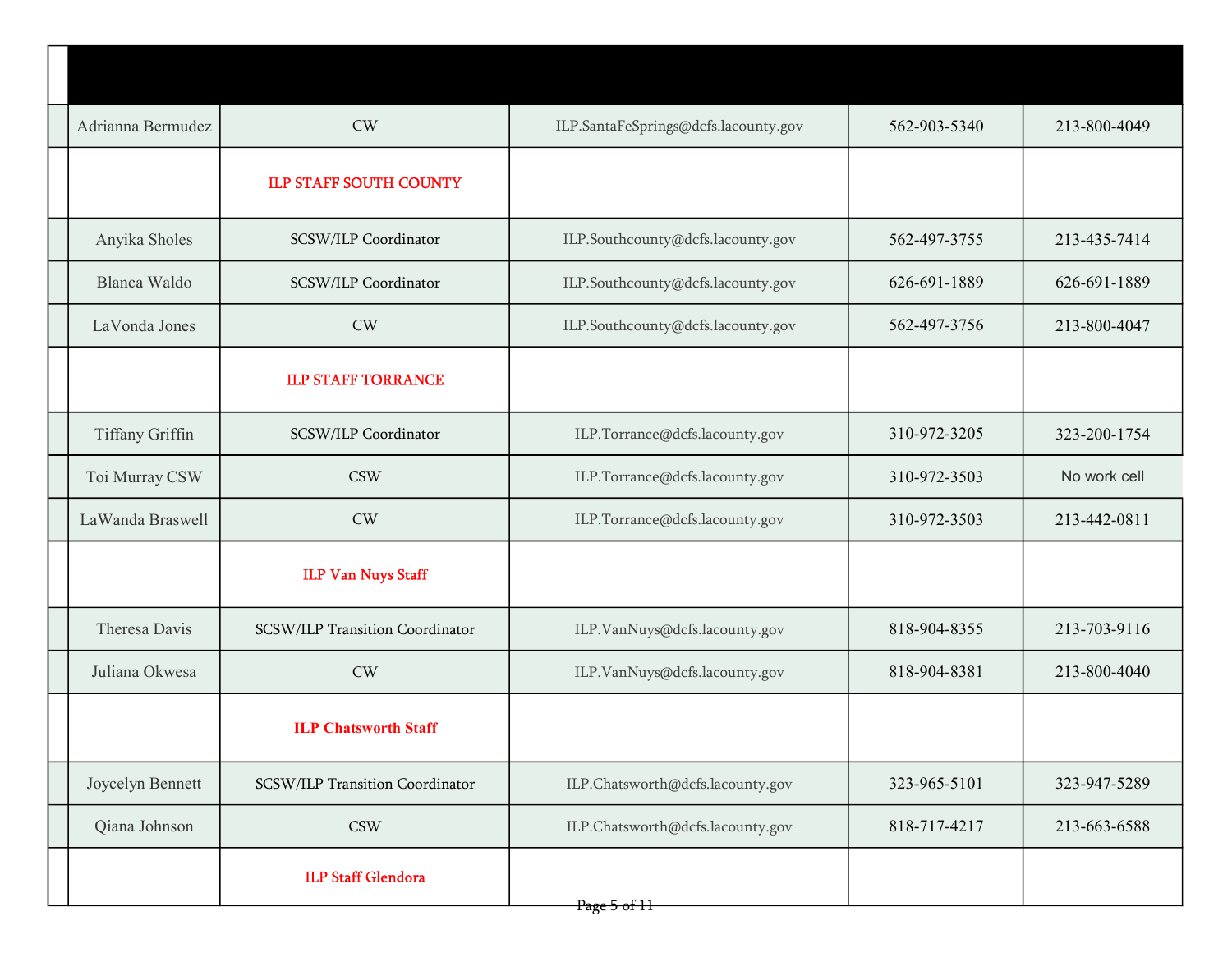| <b>Claudia Bustillos</b> | SCSW/ILP Transition Coordinator | ILP.Glendora@dcfs.lacounty.gov     | 323-725-4680 | 213-663-2145 |
|--------------------------|---------------------------------|------------------------------------|--------------|--------------|
| <b>Anthony Thomas</b>    | <b>CW/ILP Coordinator</b>       | ILP.Glendora@dcfs.lacounty.gov     | 626-691-1307 | 213-800-4044 |
|                          | <b>ILP El Monte Staff</b>       |                                    |              |              |
| Angie Robles             | SCSW/ILP Transition Coordinator | ILP.ElMonte@dcfs.lacounty.gov      | 626-938-1817 | 213-393-2593 |
| <b>Tracey Range</b>      | CW                              | ILP.ElMonte@dcfs.lacounty.gov      | 626-938-1817 | No work cell |
|                          | <b>ILP Pomona Staff</b>         |                                    |              |              |
| Connie Rex               | SCSW/ILP Transition Coordinator | ILP.Pomona@dcfs.lacounty.gov       | 909-802-1519 | 213-608-6734 |
| Katherine Kealoha        | <b>CW</b>                       | ILP.Pomona@dcfs.lacounty.gov       | 909-802-1423 | 213-800-4051 |
|                          | <b>ILP Covina Annex Staff</b>   |                                    |              |              |
| Angie Robles             | SCSW/ILP Transition Coordinator | ILP.CovinaAnnex@dcfs.lacounty.gov  | 626-938-1817 | 213-393-2593 |
| <b>Tracey Range</b>      | CW                              | ILP.CovinaAnnex@dcfs.lacounty.gov  | 626-938-1817 | 909-717-3450 |
|                          | <b>ILP Santa Clarita Staff</b>  |                                    |              |              |
| Denise Romero            | SCSW/ILP Transition Coordinator | ILP.SantaClarita@dcfs.lacounty.gov | 310-668-6624 | 213-216-8443 |
| Leroy Mealancon          | <b>CW</b>                       | ILP.SantaClarita@dcfs.lacounty.gov | 661-702-6387 | 213-800-4042 |
|                          | <b>ILP Lancaster Staff</b>      |                                    |              |              |
| LaShea Baker             | SCSW/ILP Transition Coordinator | ILP.Lancaster@dcfs.lacounty.gov    | 661-471-1114 | 213-393-2726 |
| <b>Bobbie Ewell</b>      | $\mathrm{CW}$                   | ILP.Lancaster@dcfs.lacounty.gov    | 661-471-1230 | 213-800-4045 |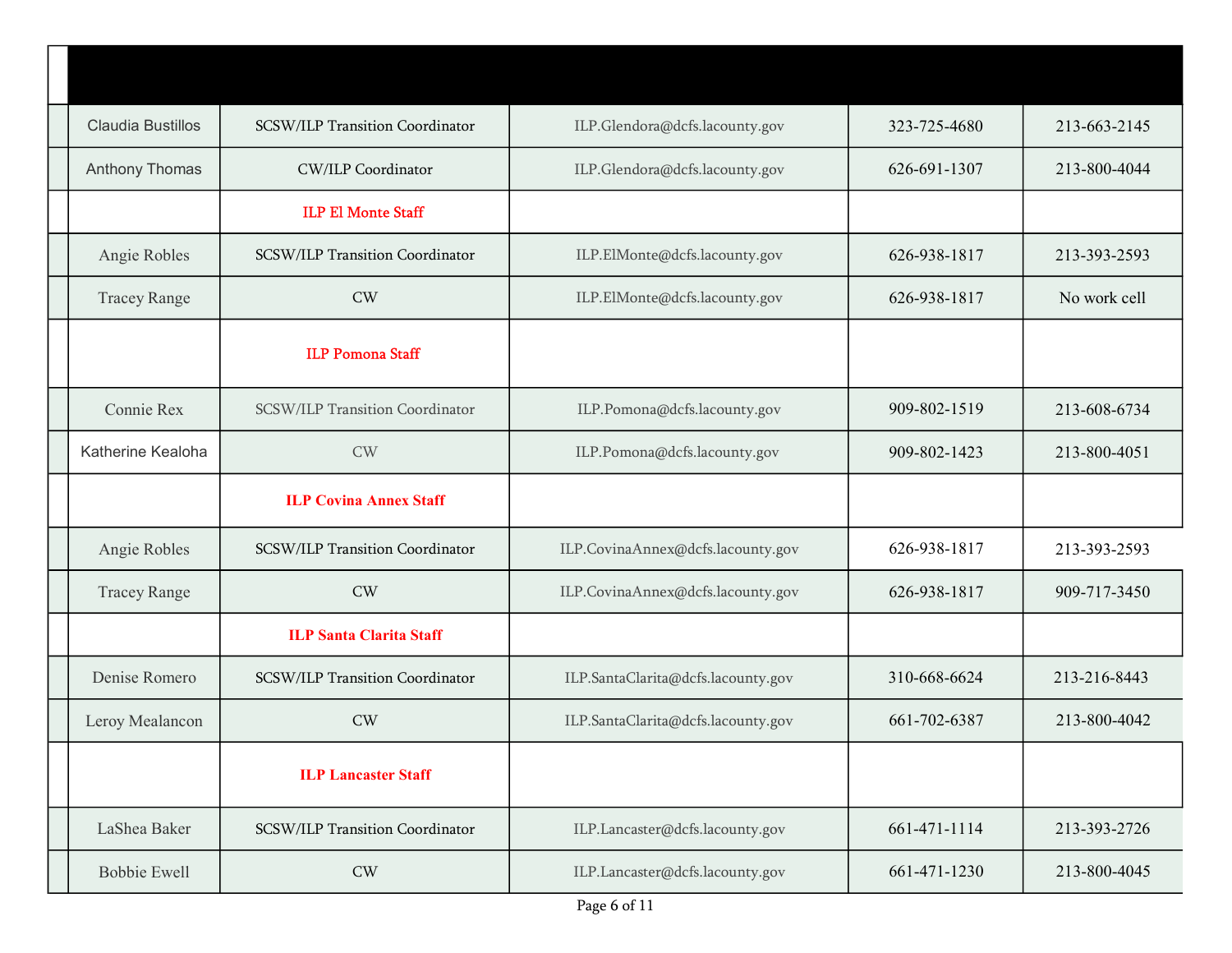|                              | <b>ILP Palmdale Staff</b>                           |                                         |              |              |
|------------------------------|-----------------------------------------------------|-----------------------------------------|--------------|--------------|
| Ayoka Chapple                | SCSW/ILP Transition Coordinator                     | ILP.Palmdale@dcfs.lacounty.gov          | 661-223-4217 | 213-660-6832 |
| Blanca Waldo                 | SCSW/ILP Transition Coordinator                     | ILP.Palmdale@dcfs.lacounty.gov          | 626-691-1889 | 626-625-1004 |
| Annie Murray                 | <b>CW</b>                                           | ILP.Palmdale@dcfs.lacounty.gov          | 661-223-4265 | 661-312-8247 |
|                              | <b>ILP Probation Staff</b>                          |                                         |              |              |
| Jedediah Minoff              | Director of ILP                                     | Jedediah.Minoff@probation.lacounty.gov  | 213-763-1421 | 323-371-9470 |
| Zohrak Rafayelov             | Program Analyst                                     | zohrak.rafayelov@probation.lacounty.gov | 213-763-1427 | 323-313-8172 |
| Seta Bahudian                | Secretary II                                        | Seta.Bahudian@probation.lacounty.gov    | 213-763-1423 | No work cell |
| Denise Davila                | <b>ITC</b>                                          | Denise.Carrillo@probation.lacounty.gov  | 213-763-1425 | No work cell |
| Yumiko Smith                 | <b>ITC</b>                                          | Yumiko.Smith@probation.lacounty.gov     | 213-763-1424 | No work cell |
| Monique Chanaiwa             | <b>SDPO</b>                                         | monique.chanaiwa@probation.lacounty.gov | 213-763-1422 | 323-219-3930 |
| Alan Brown                   | <b>ILP</b> Coordinator                              | alan.brown@probation.lacounty.gov       | 213-351-0155 | 818-522-0974 |
|                              | <b>ILP Probation SAN GABRIEL VALLEY AREA OFFICE</b> |                                         |              |              |
| La Tonya Roebuck<br>Townsend | <b>ILP</b> Coordinator                              | Tonya.Roebuck@probation.lacounty.gov    | 626-575-4085 | 909-202-2895 |
|                              | <b>ILP Probation POMONA VALLEY AREA OFFICE</b>      |                                         |              |              |
| TBD                          | TBD                                                 | TBD                                     | TBD          | TBD          |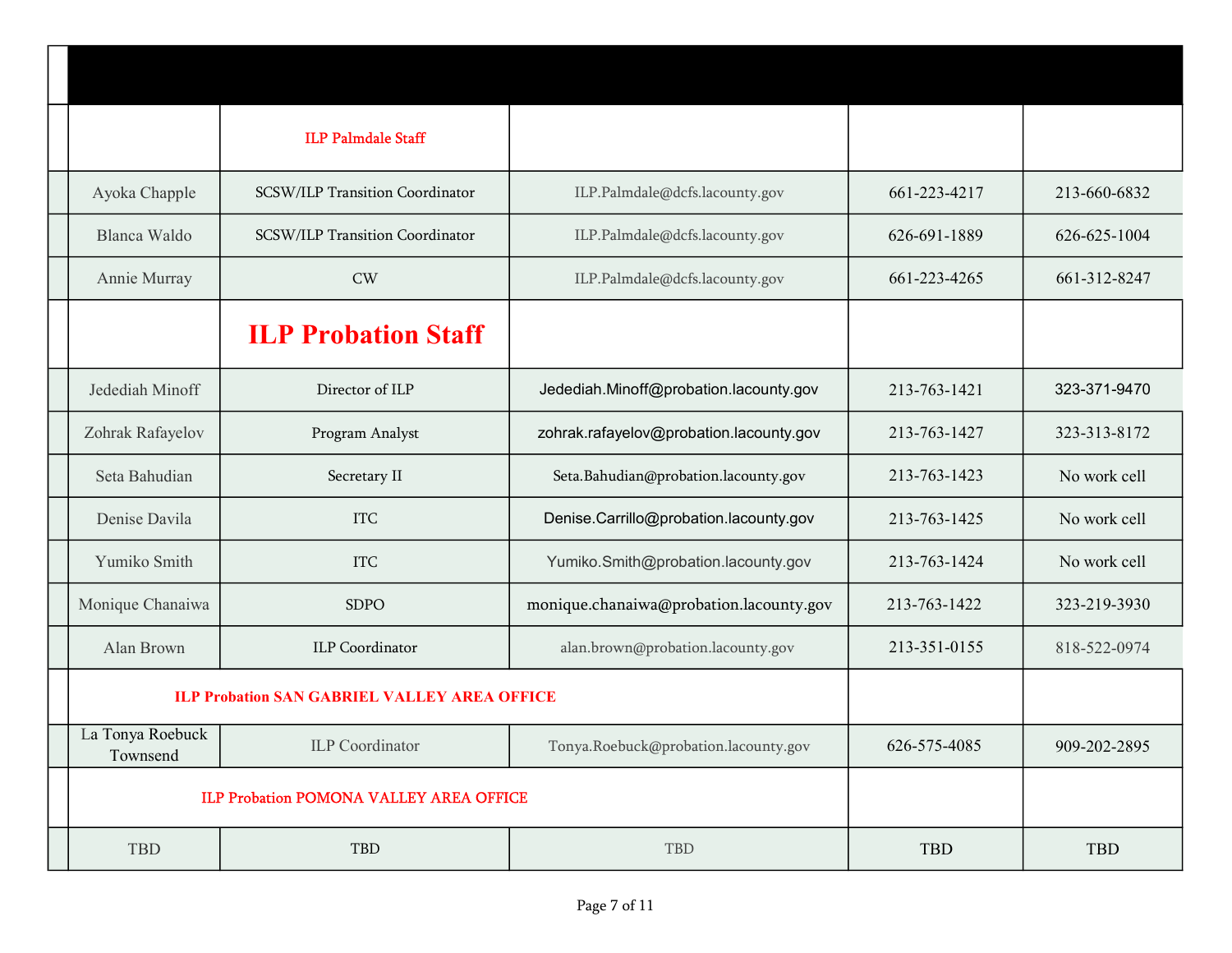|                      | <b>WHITTIER TRC</b>                                                                        |                                         |              |              |
|----------------------|--------------------------------------------------------------------------------------------|-----------------------------------------|--------------|--------------|
| Claire Roberson      | <b>ILP</b> Coordinator                                                                     | claire.roberson@probation.lacounty.gov  | 213-351-0222 | 323-394-3849 |
|                      | <b>CENTINELA AREA OFFICE</b>                                                               |                                         |              |              |
| Daryl Singleton      | <b>ILP</b> Coordinator                                                                     | daryl.singleton@probation.lacounty.gov  | 323-418-3106 | No work cell |
|                      | <b>SOUTH CENTRAL AREA OFFICE</b>                                                           |                                         |              |              |
| Glenn Simonton       | <b>ILP</b> Coordinator                                                                     | glenn.simonton@probation.lacounty.gov   | 310-603-7653 | 323-394-1328 |
|                      | <b>ANTELOPE VALLEY PROBATION OFFICE</b>                                                    |                                         |              |              |
| Katrina Wade         | <b>ILP</b> Coordinator                                                                     | Katrina.Wade@probation.lacounty.gov     | 661-582-7053 | 323-485-4631 |
|                      | <b>CRENSHAW AREA OFFICE</b>                                                                |                                         |              |              |
| Venus Manuel         | <b>ILP</b> Coordinator                                                                     | venus.manuel@probation.lacounty.gov     | 323-298-3504 | 562-477-9285 |
|                      | ZEV YAROSLAVSKY FAMILY SUPPORT CENTER                                                      |                                         |              |              |
| Rigoberto Abrego Jr. | <b>ILP</b> Coordinator                                                                     | Rigoberto.Abrego@probation.lacounty.gov | 818-904-8015 | 626-701-4741 |
| Yadhira Quintana     | <b>ILP</b> Coordinator                                                                     | yadhira.quintana@probation.lacounty.gov | 818-373-9100 | 626-590-0751 |
|                      | <b>Transitional Jurisdication Services (TJC) Transitional Housing Program (THP) - AB12</b> |                                         |              |              |
| Jedediah Minoff      | Director of ILP                                                                            | Jedediah.Minoff@probation.lacounty.gov  | 213-763-1421 | 323-371-9470 |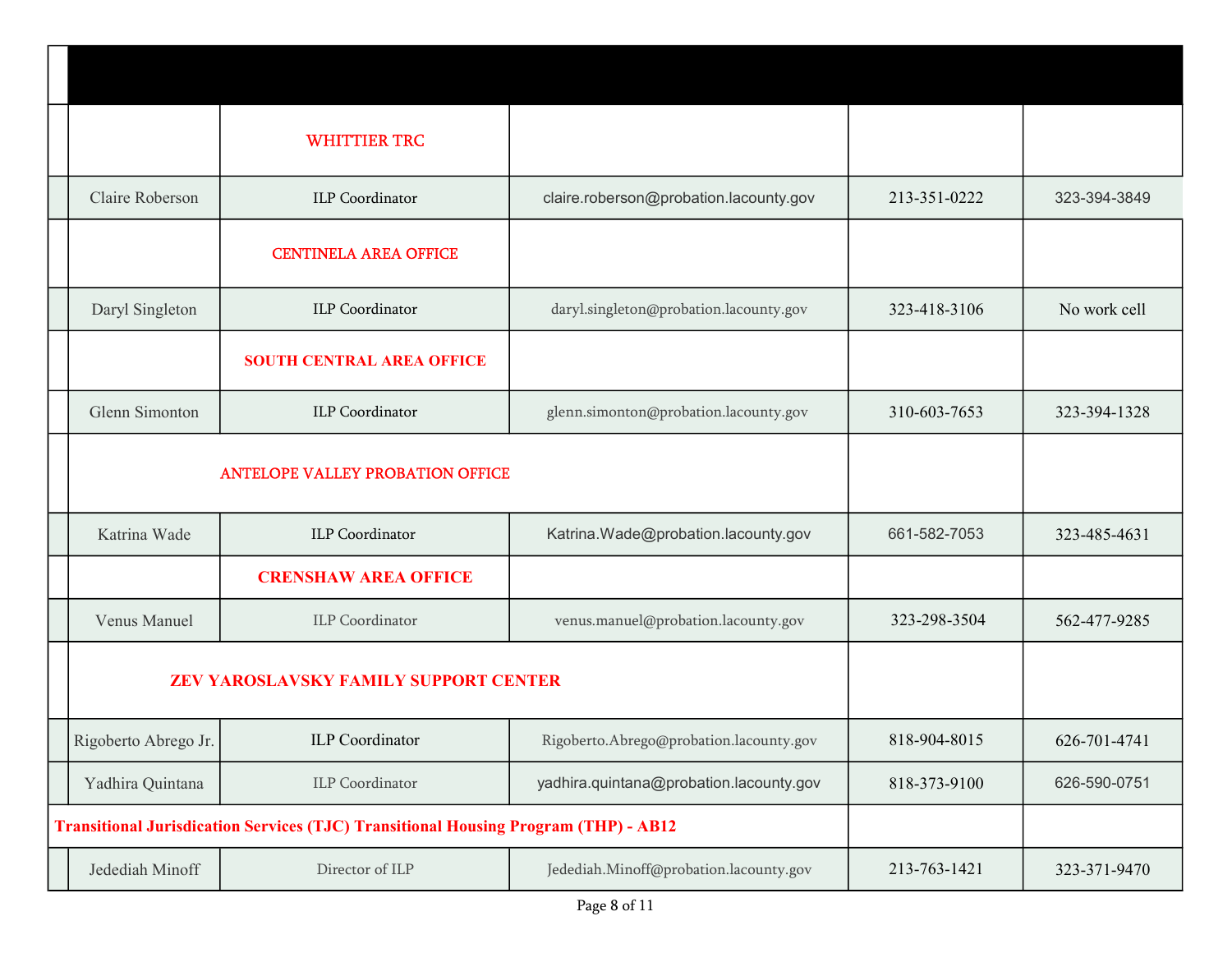| Seta Bahudian           | Secretary II          | seta.bahudian@probation.lacounty.gov    | 213-351-0127 | No work cell |
|-------------------------|-----------------------|-----------------------------------------|--------------|--------------|
| Esmeralda Lopez         | <b>ITC</b>            | Esmeralda.Lopez@probation.lacounty.gov  | 323-549-4180 | No work cell |
| <b>Shontaye Morris</b>  | <b>SDPO</b>           | Shontaye.Morris@probation.lacounty.gov  | 323 549-4136 | 323-400-8513 |
|                         | <b>Housing - AB12</b> |                                         |              |              |
| John Thompson           | DPO II (THP)          | john.thompson@probation.lacounty.gov    | 213-763-1429 | 323-497-0393 |
| Diana Finks             | DPO II (THP+FC)       | diana.finks@probation.lacounty.gov      | 213-763-1429 | 323-246-2886 |
| Gabriella Rangel        | DPO II (THP)          | gabriella.rangel@probation.lacounty.gov | 909-469-4543 | 562-355-2973 |
| <b>Kirkland Howling</b> | DPO II (THP+FC)       | kirkland.howling@probation.lacounty.gov | 323-430-7243 | No work cell |
| <b>Eric Nations</b>     | DPO II (AB12)         | Housing.southcounty@dcfs.lacounty.gov   | 661-974-7600 | 661-481-8239 |
| <b>Anthony Mosby</b>    | DPO II (AB12)         | scoggm@dcfs.lacounty.gov                | 213-763-3890 | 626-627-3104 |
| Sandra Fullbright       | DPO II (AB12)         | ricet@dcfs.lacounty.gov                 | 213-763-3885 | 213-431-3996 |
| Dalila Cisneros-Soto    | DPO II (AB12)         |                                         | 213-763-3880 | No work cell |
| Lemar Ruffin            | DPO II (AB12)         | Lemar.ruffin@probation.lacounty.gov     | 909-593-4937 | 213-598-7082 |
| Rockisha Roland         | DPO II (AB12)         | sanmau@dcfs.lacounty.gov                | 213-763-3899 | 213-238-0823 |
| <b>Steve Sanchez</b>    | DPO II (AB12)         | willikd@dcfs.lacounty.gov               | 213-763-3863 | 213-369-7433 |
| <b>Joel Hasting</b>     | <b>DPO II (AB 12)</b> | Joel.Hasting@probation.lacounty.gov     | 818-904-8109 | 323-680-3378 |
| <b>Gregory Lindsey</b>  | SDPO (THP + TJS)      | Gregory.Lindsey@probation.lacounty.gov  | 323-549-4111 | 323-240-7268 |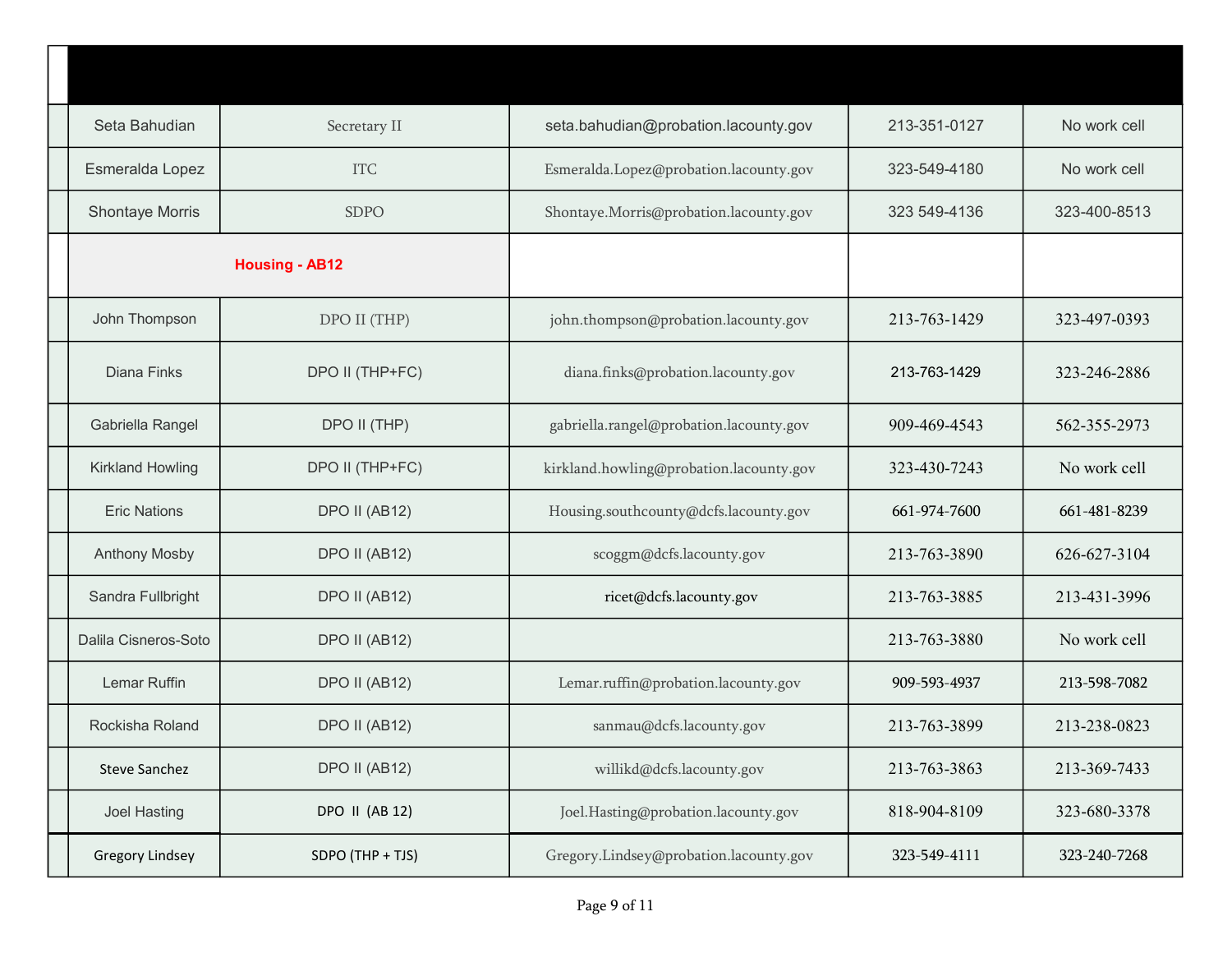|                         | <b>Housing Services Team:</b>                                                                                          |                                        |              |              |
|-------------------------|------------------------------------------------------------------------------------------------------------------------|----------------------------------------|--------------|--------------|
| <b>Michael Scoggins</b> | Program Director                                                                                                       | scoggm@dcfs.lacounty.gov               | 213-763-3890 | No work cell |
| <b>Terence Rice</b>     | <b>CSA II</b>                                                                                                          | ricet@dcfs.lacounty.gov                | 213-763-3885 | No work cell |
| <b>Mychall Viudez</b>   | ITC/Clerical Support                                                                                                   | viudem@dcfs.lacounty.gov               | 213-763-3880 | No work cell |
|                         | onal Housing Placement Program (THPP)/ Transitional Housing Placement Program NMD (THPP-NMD)                           |                                        |              |              |
| Maurissa Mitchem        | CSA II Program Manager                                                                                                 | sanmau@dcfs.lacounty.gov               | 213-763-3899 | 213-238-0823 |
| <b>Kiaron Williams</b>  | THP+FC SCSW                                                                                                            | willikd@dcfs.lacounty.gov              | 213-763-3863 | 213-369-7433 |
| Maira Sanabria<br>(LOA) | THP+FC SCSW                                                                                                            | sanabm@dcfs.lacounty.gov               | 213-763-3868 | 213-471-6350 |
|                         | Transitional Housing Program Plus (THP-PLUS) / DMH / LAHSA ILP                                                         |                                        |              |              |
| Robert Castaneda        | CSA I                                                                                                                  | castara@dcfs.lacounty.gov              | 213-763-3862 | 213-514-0103 |
| <b>Mychall Viudez</b>   | ITC/Clerical Support                                                                                                   | viudem@dcfs.lacounty.gov               | 213-763-3880 | No work cell |
| Jacqueline Chun         | <b>SCSW</b>                                                                                                            | chunj2@dcfs.lacounty.gov               | 213-763-3863 | 213-259-7599 |
|                         | <b>Transition Resource Centers</b>                                                                                     |                                        |              |              |
|                         | WHITTIER TRC<br>10750 S. Laurel Ave.<br>Whittier, CA 90605<br>Hours: Monday and Wednesday 8am to<br>5pm by appointment |                                        |              |              |
| <b>Claire Roberson</b>  | <b>Transition Coordinator</b><br>Mon and Wed 8a-5p by appt                                                             | claire.roberson@probation.lacounty.gov | 213-351-0222 | No work cell |